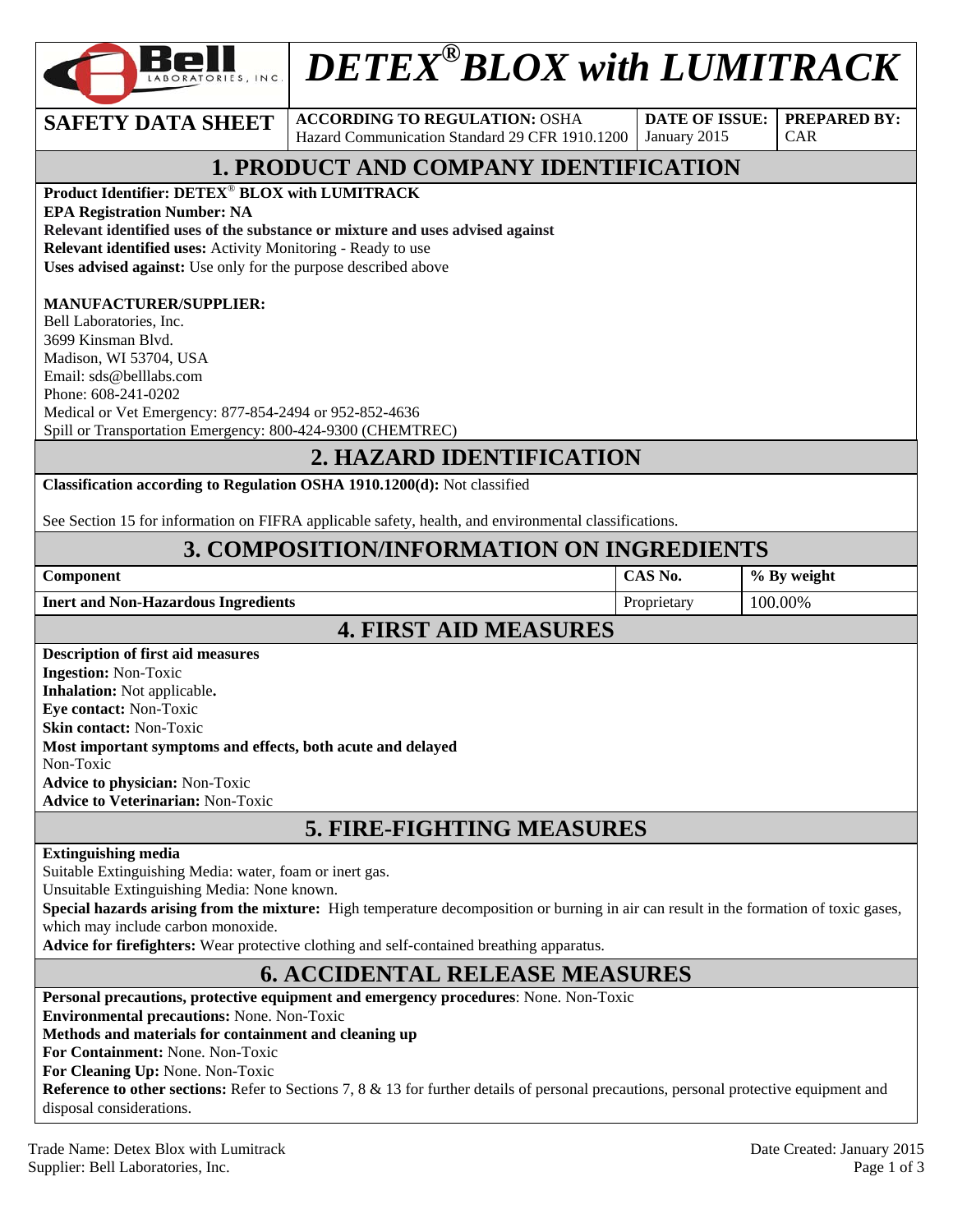# **7. HANDLING AND STORAGE**

**Precautions for safe handling**: None. Non-Toxic **Conditions for safe storage, including any incompatibilities:** None. Non-Toxic

# **8. EXPOSURE CONTROLS/PERSONAL PROTECTION**

| Component |                 | GIH             | <b>Other Limits</b> |
|-----------|-----------------|-----------------|---------------------|
| None      | Not Established | Not Established | Not Established     |

**Appropriate Engineering Controls:** None. Non-Toxic **Occupational exposure limits:** None. Non-Toxic **Personal Protective Equipment: Respiratory protection:** Not required **Eye protection:** Not required

**Skin protection:** None. Non-Toxic **Hygiene recommendations:** None. Non-Toxic

# **9. PHYSICAL AND CHEMICAL PROPERTIES**

| Information on basic physical and chemical properties |                                                                                                  |  |  |  |
|-------------------------------------------------------|--------------------------------------------------------------------------------------------------|--|--|--|
| Appearance/Color:                                     | Tan wax block                                                                                    |  |  |  |
| Odor:                                                 | Sweet grain-like                                                                                 |  |  |  |
| <b>Odor Threshold:</b>                                | Not applicable, odor not associated with a hazardous material.                                   |  |  |  |
| pH:                                                   | Not applicable, Detex Blox with Lumitrack is not dispersible with water.                         |  |  |  |
| <b>Melting point:</b>                                 | Not applicable                                                                                   |  |  |  |
| <b>Boiling point:</b>                                 | Not applicable                                                                                   |  |  |  |
| <b>Flash point:</b>                                   | Not applicable, Detex Blox with Lumitrack does not contain components classified as flammable.   |  |  |  |
| <b>Evaporation rate:</b>                              | Not applicable, Detex Blox with Lumitrack is a solid.                                            |  |  |  |
| <b>Upper/lower flammability or</b>                    | Not applicable, Detex Blox with Lumitrack does not contain components classified as flammable or |  |  |  |
| explosive limits:                                     | explosive.                                                                                       |  |  |  |
| <b>Vapor Pressure:</b>                                | Not applicable                                                                                   |  |  |  |
| <b>Vapor Density:</b>                                 | NA: Detex Blox with Lumitrack is a solid                                                         |  |  |  |
| <b>Relative Density:</b>                              | 1.13 g/mL $@ 20°C$                                                                               |  |  |  |
| <b>Solubility (water):</b>                            | Not water soluble                                                                                |  |  |  |
| <b>Solubility (solvents):</b>                         | Not applicable                                                                                   |  |  |  |
| <b>Partition coefficient: n-</b>                      | Not applicable                                                                                   |  |  |  |
| octanol/water:                                        |                                                                                                  |  |  |  |
| <b>Auto-ignition temperature:</b>                     | Not applicable, Detex Blox with Lumitrack does not contain components classified as flammable.   |  |  |  |
| <b>Decomposition temperature:</b>                     | Not applicable                                                                                   |  |  |  |
| <b>Viscosity:</b>                                     | Not applicable, Detex Blox with Lumitrack is not a liquid.                                       |  |  |  |
|                                                       | <b>10. STABILITY AND REACTIVITY</b>                                                              |  |  |  |

**Reactivity:** Not Applicable

**Chemical stability:** Not Applicable

**Possibility of hazardous reactions:** Refer to Hazardous decomposition products

**Conditions to avoid:** Not Applicable

**Incompatible materials**: Not Applicable

**Hazardous decomposition products:** Not Applicable

# **11. TOXICOLOGICAL INFORMATION**

**Information on toxicological effects Acute Toxicity LD50, oral (ingestion):** Not Toxic **LD50, dermal (skin contact):** Not Toxic **LC50, inhalation:** Not Toxic **Skin corrosion/irritation:** Not Toxic **Serious eye damage/Irritation:** Not Toxic. **Respiratory or skin sensitization:** Not Toxic